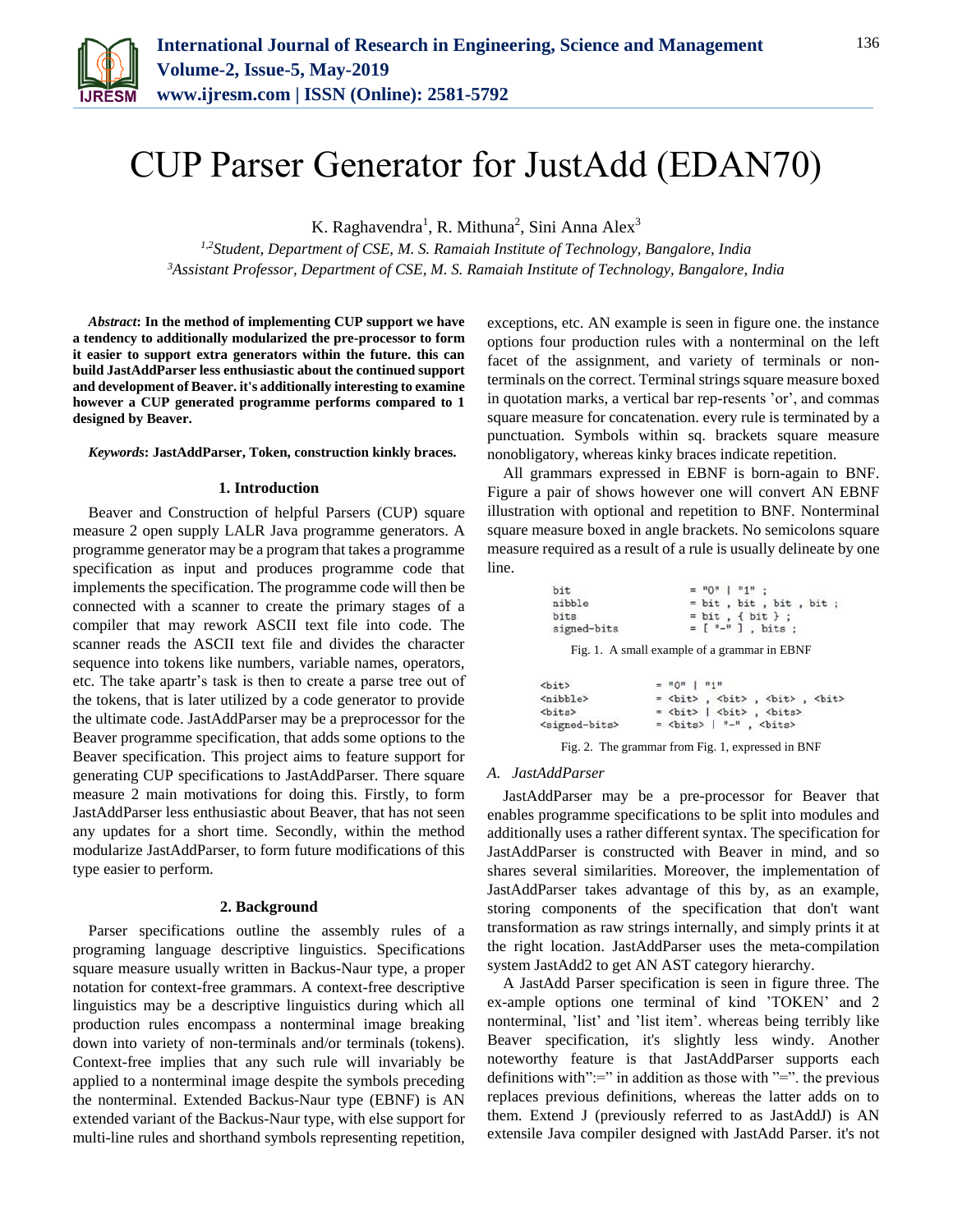

as quick because the common place

```
TokenList list =list list_item 
| list_item come back new TokenList(list_item); : }
;
ListItem list_item =TOKEN come back new ListItem(TOKEN); :}
;
```

```
TokenList list =<br>
list list =<br>
list list =<br>
return list; :}<br>
| list_item {: return new TokenList(list_item); :}<br>
| list_item {: return new TokenList(list_item); :}
ListItem list_item =
         TOKEN {: return new ListItem(TOKEN); :}
 g.
```
Fig. 3. A small JastAddparser specification

javac compiler, however it is extended to support custom languages supported Java.

JastAddParser uses a take a look at framework for machinedriven testing. every test suit for this framework incorporates a separate directory that contains the take a look at input file, the take a look at parameters and also the expected output of the test suit. The take a look at parameters embody any flags that ought to be passed to JastAddParser and also the goal take a look at pass for the test suit. The take a look at passes square measure connected as in figure four and works as follows:

# *B. Jap pass*

 Tests with this pass as goal can pass if JastAddParser success-fully parses the computer file.

- *JAP ERR OUTPUT*: Tests with this goal can pass if JastAddParser fails to take apart the computer file.
- *JAP OUTPUT PASS:* Tests with this goal passes if JastAddParser with success parses the computer file, and also the output matches the expected output.
- *EXEC PASS:* Tests with this pass as goal passes if the output from the Japanese OUTPUT PASS is wont to take apart the take a look at information with-out errors.
- *EXEC OUTPUT PASS:* Tests with this goal pass if the output type the Japanese OUTPUT PASS is wont to take apart the take a look at information, and also the expected AST is gen-erated.

# *C. CUP programme generator*

CUP is another LALR programme generator like Beaver, however uses a specification syntax like the one utilized by the yet one more Compiler-Compiler (YACC) programme generator, that successively is analogous to BNF. CUP is presently maintained by the Technical University of metropolis and is frequently being updated, with the newest version free in October 2015. Unlike the Beaver programme generator, CUP doesn't support list and nonobligatory productions like'?','+' and '\*'. Also, CUP doesn't use'%' before of directives, and a non-terminal must be declared before it is set as start/goal

production. CUP lists terminal precedence's from low to high, in contrast to Beaver. For the linguistics actions, the variable 'RESULT' should be used.

A sample CUP specification is seen in figure half-dozen. The specification describes identical language because the one employed in figure five and figure three. Note the larger distinction in syntax, which the beginning rule must intend the declaration of the assembly employed in it.

#### *D. JFlex scanner generator*

JFlex may be a generator like Beaver and CUP, except for generating the scanner part of a compiler. JFlex is intended specifically to figure with CUP, however is paired with different programme generators if required. Beaver equipped with a scanner integration API to facilitate the utilization of JFlex and similar tools. JastAddParser uses JFlex for scanner generation.

## *E. The Beaver programme generator*

Beaver may be a programme generator for generating LALR parsers from AN EBNF descriptive linguistics specification. LALR stands for Look-Ahead Left-to-right, right derivation and describes however the programme works to use the assembly rules of a language. the quantity within the parenthesis indicates the quantity of lookahead to-kens, with the foremost common variant being only 1. LALR was developed as another to the  $LR(1)$  parser, with the ad-vantage of a smaller memory demand at the expense of some language recognition power. the newest version of Beaver was free in Dec 2012. The beaver specificaion uses'%' before its directives. These square measure at the start of the specification and specify what terminals and non-terminals the programme uses, in addition as their kind and that pro-duction is that the goal/start production. this is often followed by the particular productions. one thing to notice regarding Beaver specifications is that terminal precedences square measure listed from high to low, and linguistics actions feature a come statement.

A sample Beaver programme specification is seen in figure five. The programme specification is functionally a twin of the JastAddParser one in figure three. Note the similarities, however additionally the accumulated style.

#### **3. Implementation**

To start off our work, we have a tendency to else a flag to change CUP generation. This needed U.S. to rewrite the argument handling code, that orig-inally wasn't designed to support straightforward introduction of extra flags. we have a tendency to selected to not use a library for arguments, since we have a tendency to solely required easy flags, and implementing it absolutely was a comparatively straightforward task.

JastAddParser uses Apache hymenopteron for building and testing. hymenopteron is tool for machine-driven code building. it's enforced in Java and runs on the Java platform, and uses xml files to explain the build task. Initially, we have a tendency to had some difficulties with running the tests in JastAddParser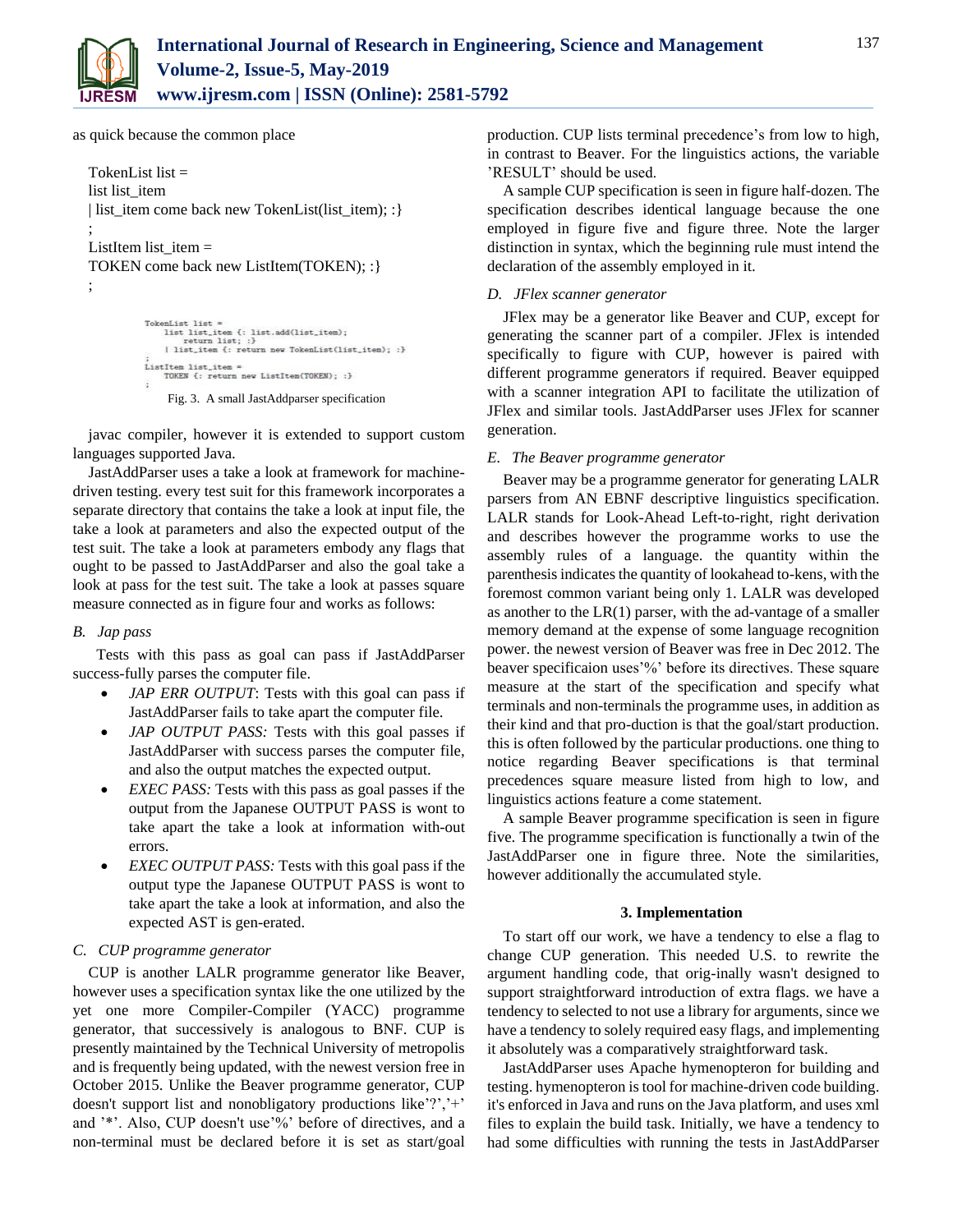

thanks to AN incorrect path within the build xml file.

JastAddParser, being specifically designed around Beaver, solely featured one facet for printing programme specifications, named Pretty Print. Since we might be introducing another facet for printing CUP specifications, we have a tendency to renamed the previous facet to Beaver Print.

We then derived the contents of Beaver Print to a replacement facet, CUP Print, to use as a place to begin for CUP, and replaced all the Beaver-specific syntax with its CUP counterpart. samples of this includes rearrangement rules to place the goal/start and precedence directives last, dynamic the order of parameters to the non-terminal directives, dynamic symbols (such as substitution" =" with":  $=$ ") and substitution" return x" with" RESULT =  $x$ " in productions. The order of terminal precedences had to be reversed, as Beaver lists them from highest to lowest, whereas most different programme generators, together with CUP, do the other.



Fig. 4. The test passes of the JastAddParser framework

%terminals TOKEN; %goal list; %typeof list = "TokenList"; %typeof list\_item = "ListItem";  $list =$ list.list list\_item.list\_item | list\_item.list\_item come back new TokenList(list\_item); :} ;  $list$ <sub>\_item</sub> = TOKEN.TOKEN come back new ListItem(TOKEN); :} ;

terminal TOKEN; non terminal TokenList list; non terminal ListItem list\_item; start with list;  $list ::=$ list:list list\_item:list\_item | list\_item:list\_item ; list\_item ::= TOKEN:TOKEN ;

When JastAddParser is dead with the "-cup" flag, it calls the CUPPrint that writes a CUP programme specification, rather than a Beaver specification, to a file.We modified the take a look at framework to run all tests twice: once for Beaver, and once for CUP, and that we created the corresponding files for checking the take a look at output. In order to use the generated

CUP programme, a scanner is required. JFlex may be a scanner generator natively supported by each Beaver and CUP, that is employed by the JastAddParser take a look at framework to try and do the executive department PASS and also the executive department OUTPUT PASS. we have a tendency to had troubles writing JFlex files for generating scanners for the CUP files, and weren't able to succeed at intervals the timeframe of this project. this implies that these passes aren't supported once testing the CUP practicality. If one in every of these passes square measure the goal of the take a look at it stops at the Japanese OUTPUT PASS for the CUP testing.

## **4. Evaluation**

JastAddParser currently has support for generating a CUP specification in an exceedingly similar manner to however it generates a Beaver specification. The code for generating these 2 specification have loads in common, and will sure take pleasure in some abstractions. This work has been started within the PrintCommons JastAdd facet. We extended the take a look at framework to get and take apart CUP specifications in addition because the Beaver ones for all take a look at cases. This works for tests that use BNF grammars. we have a tendency to originally planned to match the performance of the generated parsers, however we have a tendency to weren't able to construct appropriate JFlex scanners for the cup parsers within the timeframe of this project.

During the course of this project we've got encountered some difficulties that everyone consumed a good quantity of your time. initially we have a tendency to had hassle running the tests, even before we have a tendency to change any code. This clothed to be a slip within the build file, it failed to properly purpose to the supply directory. Understanding the present code has not invariably been simple, and far time has been spent on this.

# **5. Conclusion**

The greatest issue of implementing CUP support in JastAddParser has been that Beaver supports EBNF grammars, while CUP does not. this implies that there's not a transparent translation between a Beaver specification and a CUP one. This doesn't mean, how-ever, that such a translation is not possible. it's attainable to precise a EBNF descriptive linguistics in BNF, however it needs extra productions. This is one thing that will need larger changes to theJastAddParser structure, it's presently not designed to feature productionsto itself. JastAddParser currently incorporates a new flag cup, and once given JastAddParser generates valid CUP specification if the JastAddParser specification is in BNF. Future work might embody extending the testing with JFlex scanners for the generated CUP files, and comparisons between the parsed trees created by CUP and Beaver severally. A more advanced task would be to support CUP generation for EBNF JastAddParser specifications.